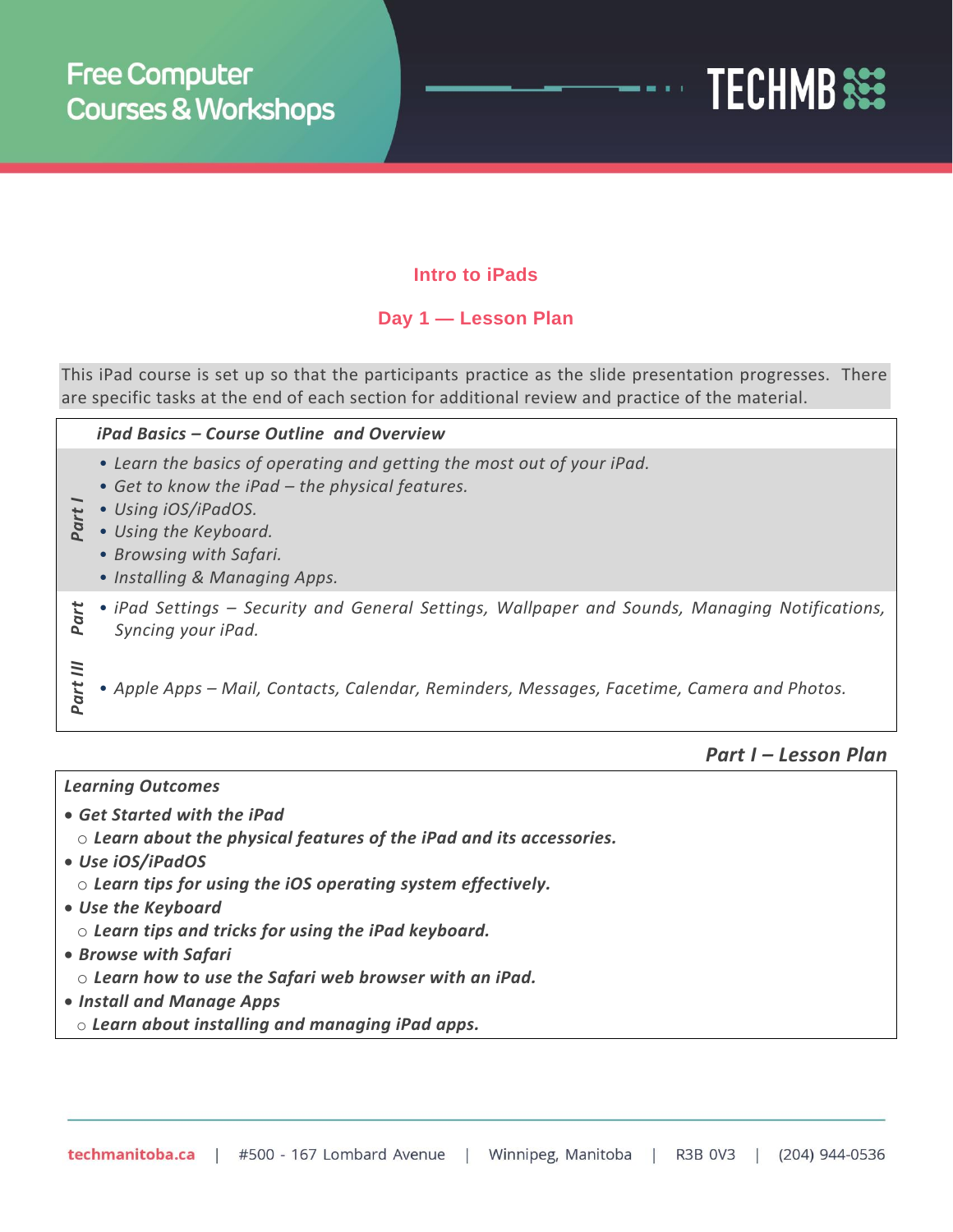|                   | <b>Facilitating Instructions:</b>                                                                                                                                                                                                                                                                                                                                                                                                                                                                                                                                                                                                                                                                                                                                                                                                                                                                                                                                                              |                                           |
|-------------------|------------------------------------------------------------------------------------------------------------------------------------------------------------------------------------------------------------------------------------------------------------------------------------------------------------------------------------------------------------------------------------------------------------------------------------------------------------------------------------------------------------------------------------------------------------------------------------------------------------------------------------------------------------------------------------------------------------------------------------------------------------------------------------------------------------------------------------------------------------------------------------------------------------------------------------------------------------------------------------------------|-------------------------------------------|
|                   | ! Each participant is required to bring their own iPad, charger and charger cable to each class.<br>Encourage participants to make sure their iPad is at 100% (charge) for class. !<br>** to use Apple ID in the Appstore, participants must have funds on their account. If they do not have<br>a credit card already on their account, they will need an AppStore card. **<br>· Instructor should have their own iPad, charger and charger cable, as well as, access to a working<br>computer and Projector to run the PowerPoint Presentations. It would also be ideal if the instructor<br>could project their iPad onto the Smart Board.<br>• A (15-minute) break should be provided to participants to rest eyes. It's important to promote healthy<br>screen habits.<br>• The presentation is set up so that the participants practice as the slide presentation progresses. There<br>are specific tasks at the end of each section for additional review and practice of the material. |                                           |
| <b>Materials:</b> | • PowerPoint presentation. Print out of the presentation's Notes Page to support the presentation.<br>. Optional: If you wish to provide handout notes to the participants, I suggest printing the slide<br>presentation out using the setting: Handouts, 3 Slides, Scale to Fit.<br>• Optional Handout: "5 Hidden iOS Features" ** Referred to as Bonus Practice if time allows. **<br>• You may want to have some charging bars available in case recharging is needed.                                                                                                                                                                                                                                                                                                                                                                                                                                                                                                                      |                                           |
| <b>Time</b>       | <b>Topic</b>                                                                                                                                                                                                                                                                                                                                                                                                                                                                                                                                                                                                                                                                                                                                                                                                                                                                                                                                                                                   | <b>Material / Practice</b><br><b>Task</b> |
| 15<br>min         | • Participants sign in and fill out registration and media release forms.<br>· Instructor and participant introductions/warm-up.<br>· Review course outline and learning outcomes for today's class.                                                                                                                                                                                                                                                                                                                                                                                                                                                                                                                                                                                                                                                                                                                                                                                           | registration forms<br>media release forms |
| 30<br>min         | Get Started with the iPad - Learn about the physical features of the<br>iPad and its accessories.<br>o Slide 6: Read the lecture notes and show the video overview.<br>o Slides 7-16: Progress through the slides, read the lecture notes,<br>present the information, and actively guide the participants through<br>the various features (specifically perform * actions * as indicated on                                                                                                                                                                                                                                                                                                                                                                                                                                                                                                                                                                                                   | Task 1<br>Connect to Wi-Fi                |

**TECHMB** SEE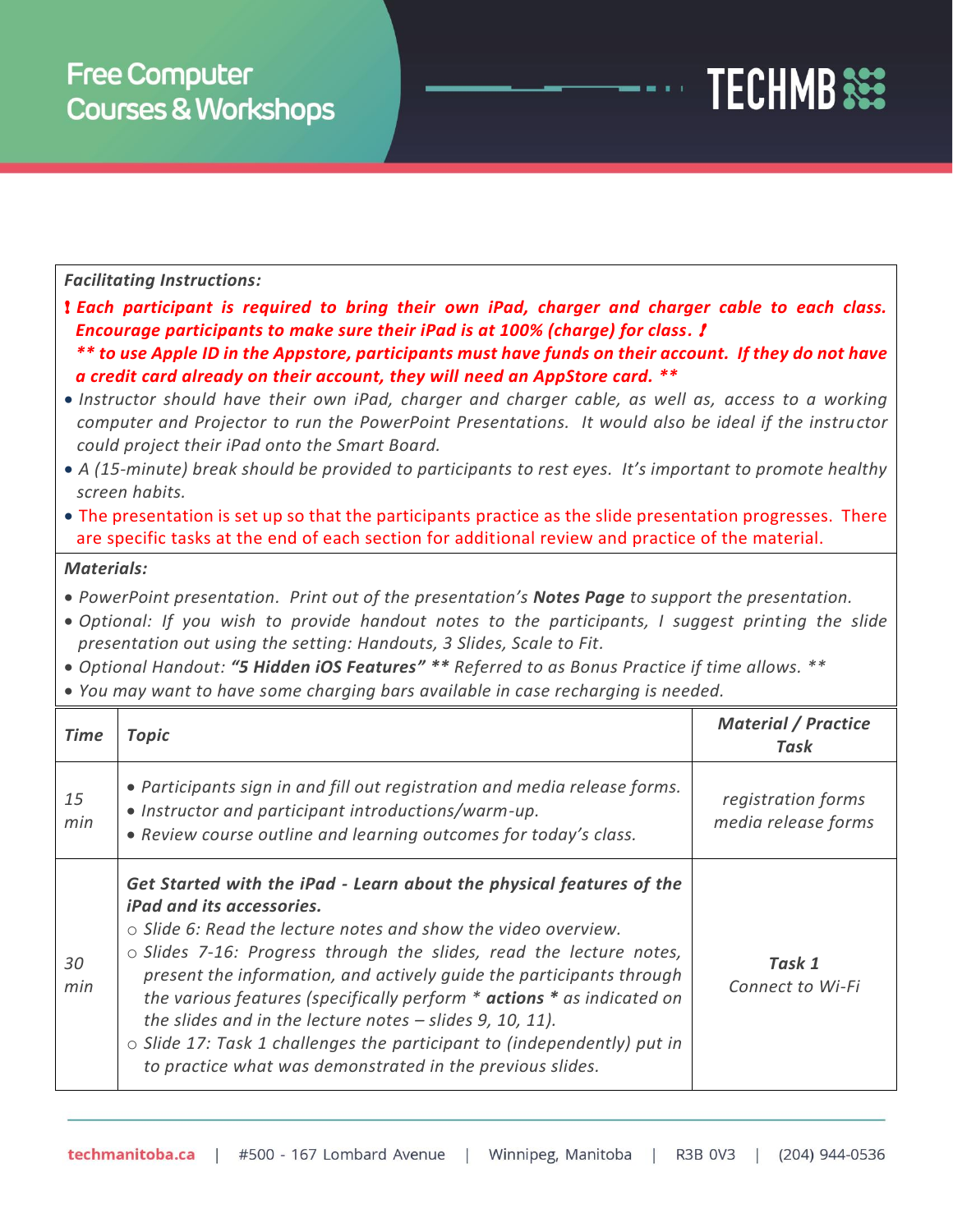

| 45<br>min        | Use iOS/iPadOS - Learn tips for using the iOS operating system<br>effectively.<br>o Slides 18: Read the lecture notes and show the video overview.<br>o Slides 19-27: Progress through the slides, read the lecture notes,<br>present the information, and actively quide the participants through<br>the various iOS/iPadOS features (specifically perform * actions * as<br>indicated on the slides and in the lecture notes - slides 19, 20). Much<br>of the information presented in this section is an overview and will<br>be explored in more depth as the course progresses.<br>o Slide 28: Task 2 challenges the participant to (independently) put in<br>to practice what was demonstrated in the previous slides. | Task 2<br>Customize<br>Control Center          |  |  |
|------------------|------------------------------------------------------------------------------------------------------------------------------------------------------------------------------------------------------------------------------------------------------------------------------------------------------------------------------------------------------------------------------------------------------------------------------------------------------------------------------------------------------------------------------------------------------------------------------------------------------------------------------------------------------------------------------------------------------------------------------|------------------------------------------------|--|--|
| $Break -15 mins$ |                                                                                                                                                                                                                                                                                                                                                                                                                                                                                                                                                                                                                                                                                                                              |                                                |  |  |
| 30<br>min        | Use the Keyboard - Learn tips and tricks for using the iPad keyboard.<br>o Slides 29 - 44: Ask participants to open up the Notes App so they can<br>actively follow along as the keyboard features are reviewed.<br>Progress through the slides, read the lecture notes, present the<br>information, and actively guide the participants through the various<br>features (specifically perform * actions * as indicated on the slides<br>and in the lecture notes).<br>o Slide 45: Task 3 challenges the participant to (independently) put in<br>to practice what was demonstrated in the previous slides.                                                                                                                  | Task 3<br>Move the Keyboard                    |  |  |
| 20<br>min        | Browse with Safari - Learn how to use the Safari web browser with<br>an iPad.<br>$\circ$ Slides 46 - 50: Ask participants to open up Safari so they can actively<br>follow along as the features of Safari are reviewed. Progress through<br>the slides, read the lecture notes, present the information, and<br>actively guide the participants through the various features<br>(specifically perform * actions * as indicated on the slides and in the<br>lecture notes).<br>o Slide 51: Task 4 challenges the participant to (independently) put in<br>to practice what was demonstrated in the previous slides.                                                                                                          | Task 4<br>Add a website to your<br>Home screen |  |  |